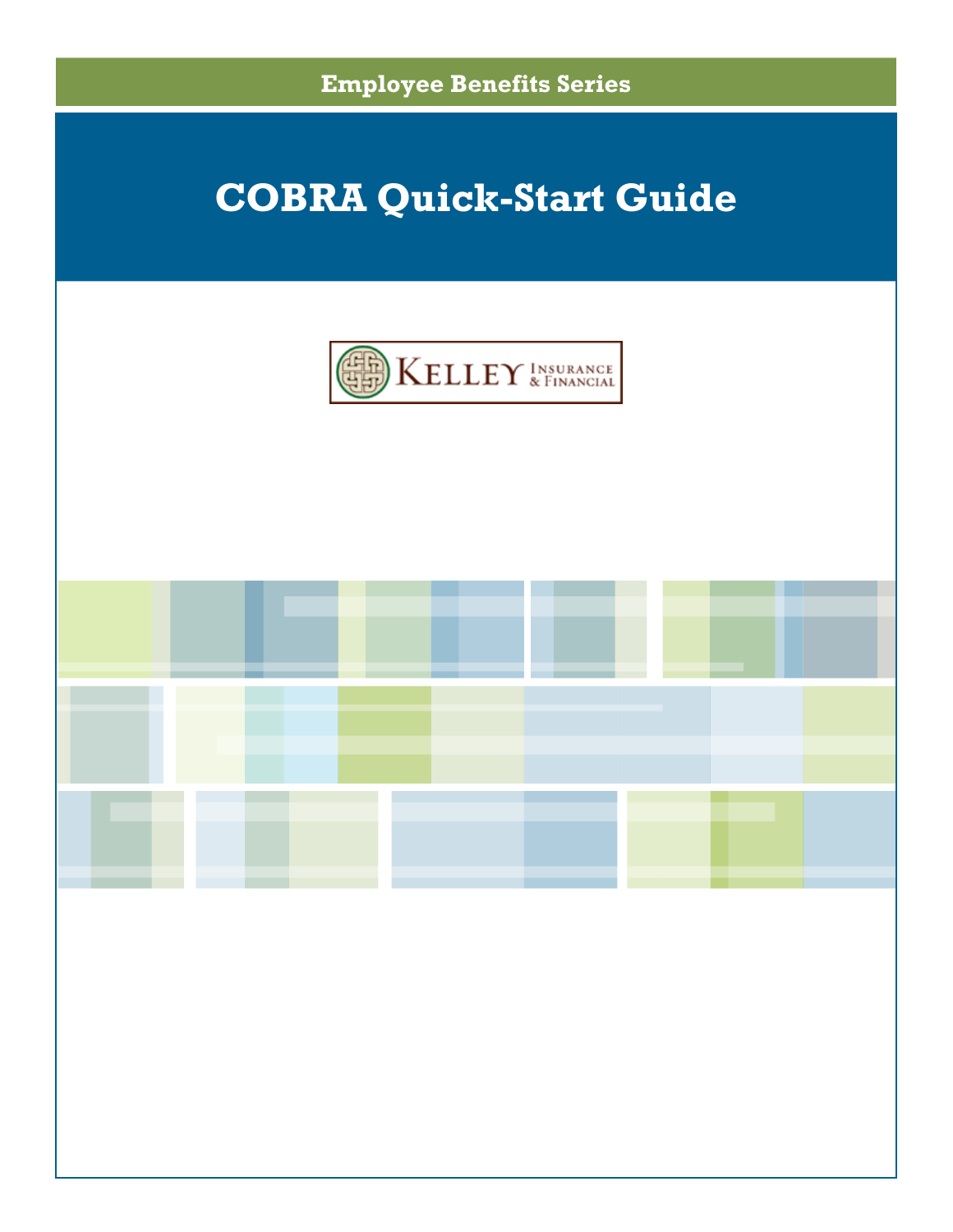| Plan<br><b>Coverage</b>           | • Group health plans for employers with 20 or more employees on more<br>than 50% of typical business days in the previous calendar year<br>• Each part-time employee counts as a fraction of an employee, equal to<br>the number of hours the part-time employee worked divided by the<br>hours an employee must work to be considered full-time                                                                                                                                                                                                                                                                                                                                                                                                              |
|-----------------------------------|---------------------------------------------------------------------------------------------------------------------------------------------------------------------------------------------------------------------------------------------------------------------------------------------------------------------------------------------------------------------------------------------------------------------------------------------------------------------------------------------------------------------------------------------------------------------------------------------------------------------------------------------------------------------------------------------------------------------------------------------------------------|
| Qualified<br><b>Beneficiaries</b> | • An individual covered by a group health plan on the day before a<br>qualifying event, who is either:<br>• An employee<br>• The employee's spouse (including legally married same-sex spouses)<br>. The employee's dependent child<br>• Any child born to or placed for adoption with a covered employee<br>during the period of COBRA coverage<br>In certain cases, a retired employee (and such employee's spouse and<br>dependent children), as well as agents, independent contractors, and directors<br>who participate in the group health plan may also be qualified beneficiaries.                                                                                                                                                                   |
| Qualifying<br><b>Events</b>       | • For employee/spouse/dependent child:<br>• Termination of covered employee's employment (other than for<br>gross misconduct)<br>. Reduction in hours worked by the covered employee<br>• For spouse/dependent child only:<br>• Covered employee becoming entitled to Medicare<br>· Divorce or legal separation of the covered employee<br>• Death of the covered employee<br>• For dependent child only:<br>. Loss of dependent child status under the plan rules<br>• An event is a qualifying event only if it would cause the qualified<br>beneficiary to lose coverage under the plan. The type of qualifying<br>event determines who the qualified beneficiaries are and the amount of<br>time the plan must offer health coverage to them under COBRA. |

**Note:** This guide provides a general overview of qualifying events under COBRA and is not a comprehensive summary. An [Employer's](http://www.dol.gov/ebsa/publications/cobraemployer.html) Guide to COBRA has more information. Be sure to also review the law in your [state](http://www.naic.org/state_web_map.htm) for applicable "mini-COBRA" requirements (including for companies with fewer than 20 employees). If you have any questions regarding your obligations, please consult an employment law attorney.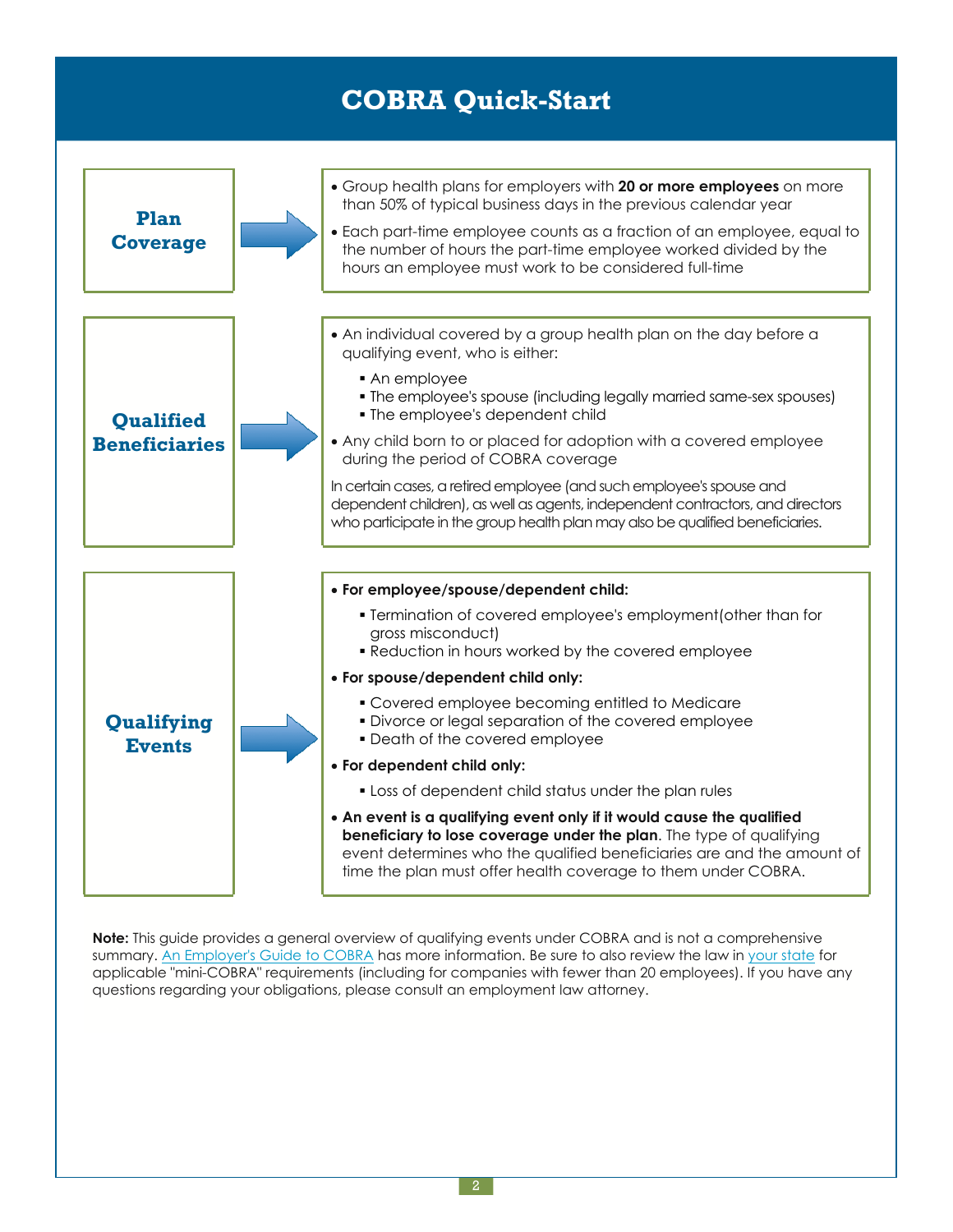### **DURATION OF COBRA CONTINUATION COVERAGE**

Once a qualifying event has taken place, it is important to understand the duration of the continuation coverage based on the qualifying event, as well as the qualified beneficiaries entitled to be covered by COBRA. The following chart provides a quick summary of how long coverage may continue under COBRA.

| <b>Qualified Beneficiary</b>                                                                                                                                                                                                                                                                                                                                                                                                                        | <b>Qualifying Event</b>                                                                   | <b>Maximum Period of</b><br><b>Continuation Coverage</b> |  |  |
|-----------------------------------------------------------------------------------------------------------------------------------------------------------------------------------------------------------------------------------------------------------------------------------------------------------------------------------------------------------------------------------------------------------------------------------------------------|-------------------------------------------------------------------------------------------|----------------------------------------------------------|--|--|
| Employee<br>Spouse<br>Dependent child                                                                                                                                                                                                                                                                                                                                                                                                               | <b>Termination</b><br>(except for gross misconduct)<br>Reduced hours                      | 18 months*                                               |  |  |
| Spouse<br>Dependent child                                                                                                                                                                                                                                                                                                                                                                                                                           | Employee entitled to Medicare<br>Divorce or legal separation<br>Death of covered employee | 36 months                                                |  |  |
| Dependent child                                                                                                                                                                                                                                                                                                                                                                                                                                     | Loss of dependent child status                                                            | 36 months                                                |  |  |
| *There are two circumstances in which individuals who are entitled only to an 18-month maximum period of<br>COBRA can become entitled to an extension of continuation coverage-when a second qualifying event occurs or<br>when a qualified beneficiary is determined by the Social Security Administration to be disabled. The plan rules<br>should describe the notice required in either instance for the qualified beneficiary to extend COBRA. |                                                                                           |                                                          |  |  |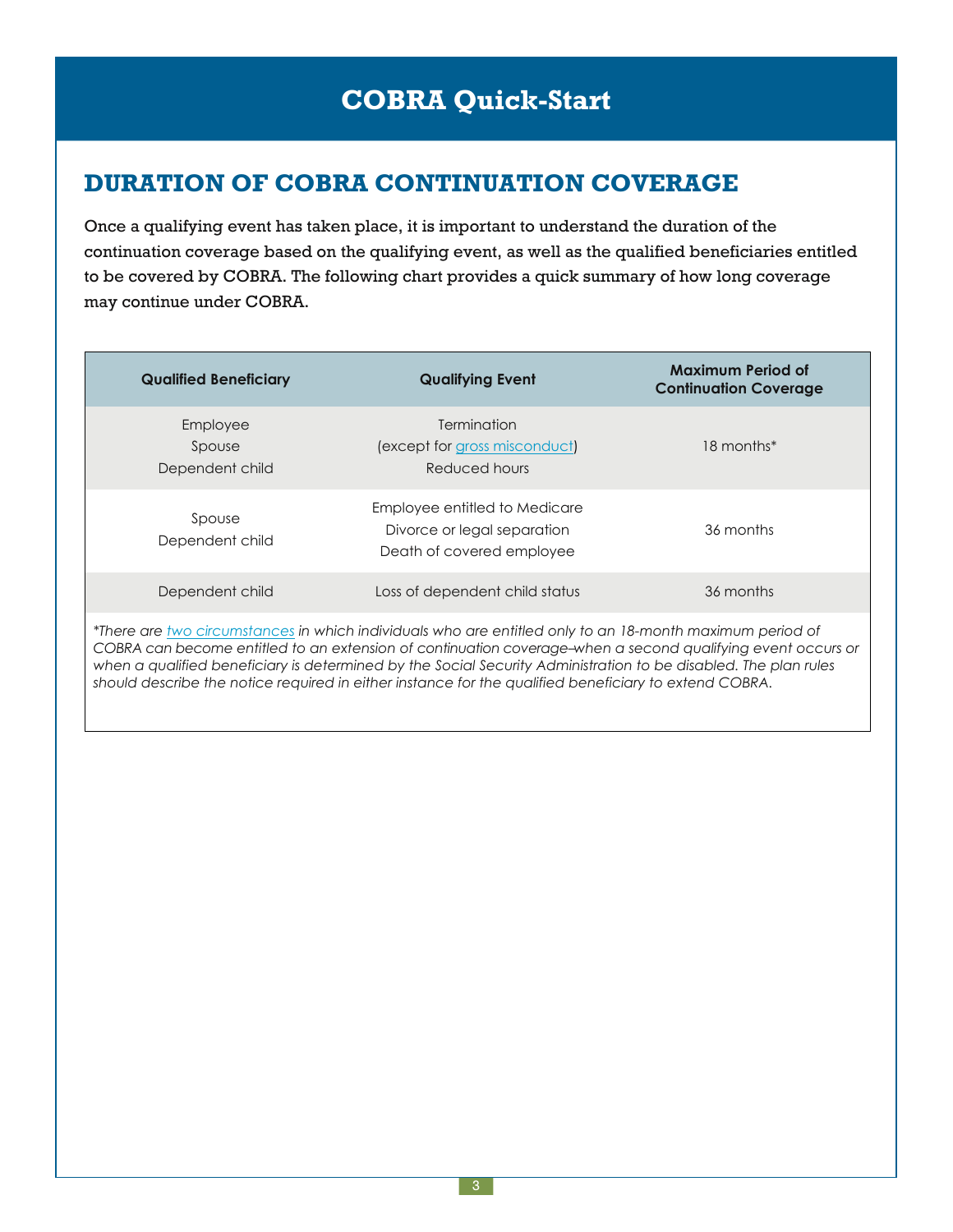### **Second Qualifying Event—Up to 36 Months of COBRA**

An 18-month extension may be available to qualified beneficiaries (for a total maximum period of **36 months** of continuation coverage) if a second qualifying event occurs. The second event can be a second qualifying event only if it would have caused the qualified beneficiary to lose coverage under the plan in the absence of the first qualifying event. Second qualifying events include:

- Death of the covered employee;
- Divorce or legal separation of the covered employee and spouse;
- Medicare entitlement: and
- **Loss of dependent child status under the plan.**

### **Disability—Up to 29 Months of COBRA**

If one of the qualified beneficiaries in a family becomes disabled at any time either before becoming eligible for COBRA continuation coverage or within the first 60 days of being covered by COBRA continuation coverage, all of the qualified beneficiaries in that family may be entitled to an 11-month extension (for a total maximum period of **29 months** of continuation coverage). To qualify for a disability extension:

- The disabled qualified beneficiary must be determined by the Social Security Administration (SSA) to be disabled some time before the 60th day of COBRA continuation coverage; and
- The disability must continue during the rest of the initial 18-month period of COBRA coverage.

The right to a disability extension may be terminated if the SSA determines the qualified beneficiary is no longer disabled, and the plan can require the individual to provide notice when such a determination is made.